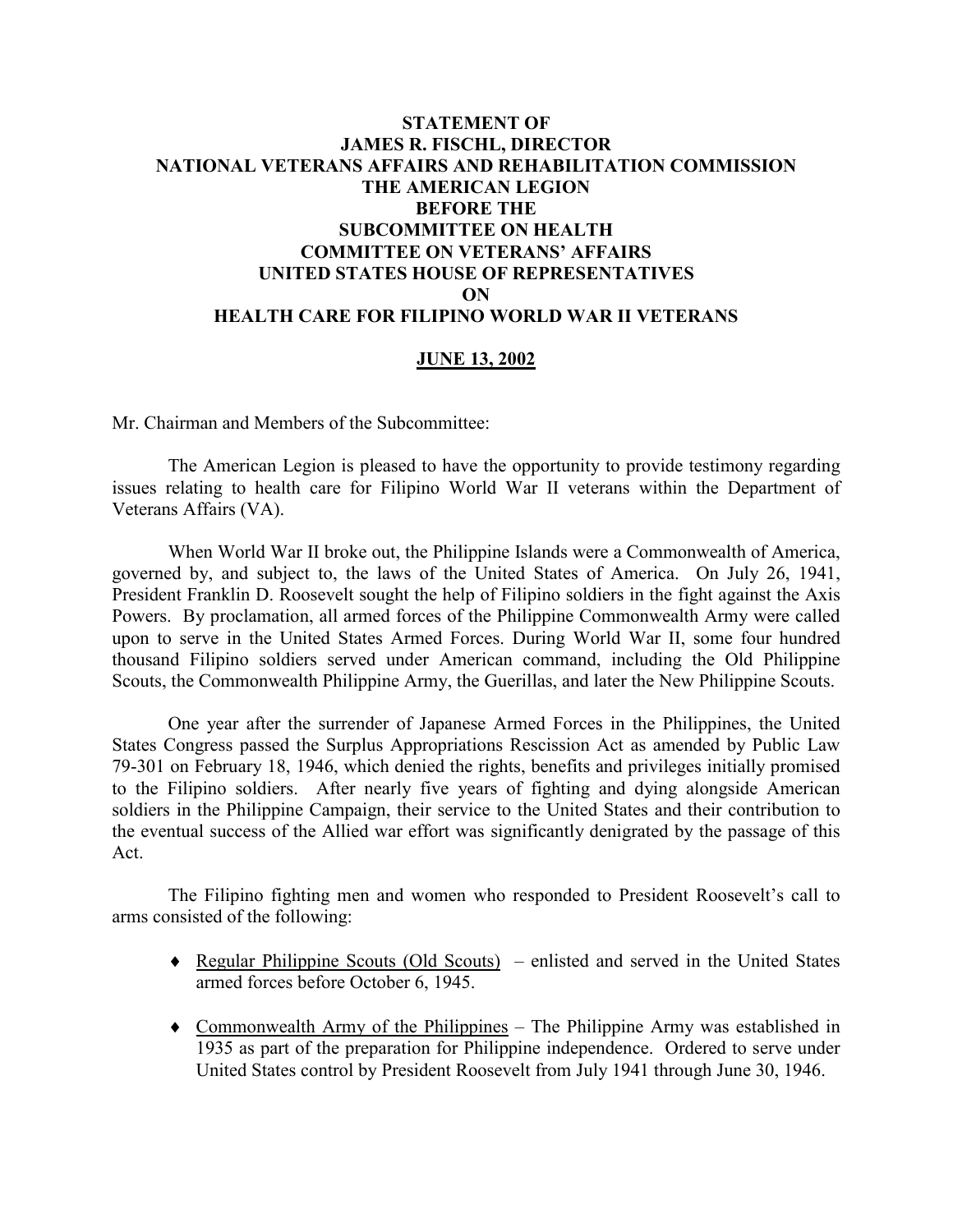- ♦ Special Philippine Scouts (New Scouts) Served under United Sates control after October 6, 1945. Used as occupation troops throughout South East Asia.
- ♦ Recognized Guerrillas Declared to be part of the "organized forces of the Philippines" by the Philippine President in 1944. They were composed of members of recognized guerrilla units operating from April 1942 through June 1946. The United States Army reconstructed the rosters of these units and closed the rosters to new additions in 1949.

Today, there are approximately 13,800 surviving Filipino American veterans living in the United States and 46,000 Filipino veterans residing in the Philippines. For the last 55 years, Filipino World War II veterans have sought equal recognition of their military service rendered in the United States Army during World War II.

Current law does not fully recognize the contributions of Filipino veterans of World War II, nor does it provide them equal benefits. The American Legion, however, has supported legislation that, if enacted, would provide veterans of the Philippine Commonwealth Army, Recognized Guerillas, and New Philippine Scouts, the same wartime status and benefits as United States veterans. The American Legion has long supported efforts to enact legislation extending improvement of compensation, pension, and health care benefits to World War II Filipino veterans, irrespective of their present country of residence.While The American Legion is pleased with the newly enacted laws that aid certain service-disabled Filipino veterans residing in the United States to expand their access to health care and burial services and increases rates of compensation paid to them, we feel more must be done. The American Legion supports the passage of legislation that would appropriate funding to reduce the inequities, and increase the benefits of Filipino veterans, so that they are equal to those of America's World War II veterans.

Title 38 United States Code, §107 (a) states:

*Service before July 1, 1946, in the organized military forces of the Government of the Commonwealth of the Philippines, while such forces were in the service of the Armed Forces of the United States pursuant to the military order of the President dated July 26, 1941, including among such military forces organized guerrilla forces under commanders appointed, designated, or subsequently recognized by the commander in Chief, Southwest Pacific Area, or other competent authority in the Army of the Untied States, shall not be deemed to have been active military, naval, or air service for the purposes of any law of the United States conferring rights, privileges, or benefits upon any person by reason of the service of such person or the service of any other person in the Armed Forces, except benefits under…*

Legislation pending in the  $107<sup>th</sup>$  Congress affecting Filipino veterans, specifically, H.R. 491, the *Filipino Veterans' Equity Act* would repeal section 107 of title 38, United States Code and grant equal benefits to Filipino World War II veterans. Additionally, S. 1042, the *Filipino Veterans Benefits Improvement Act of 2001* would provide eligibility for VA health care and permanent disability pension benefits to Filipino American veterans. It would also provide additional benefits to Filipino veterans residing in the Philippines.